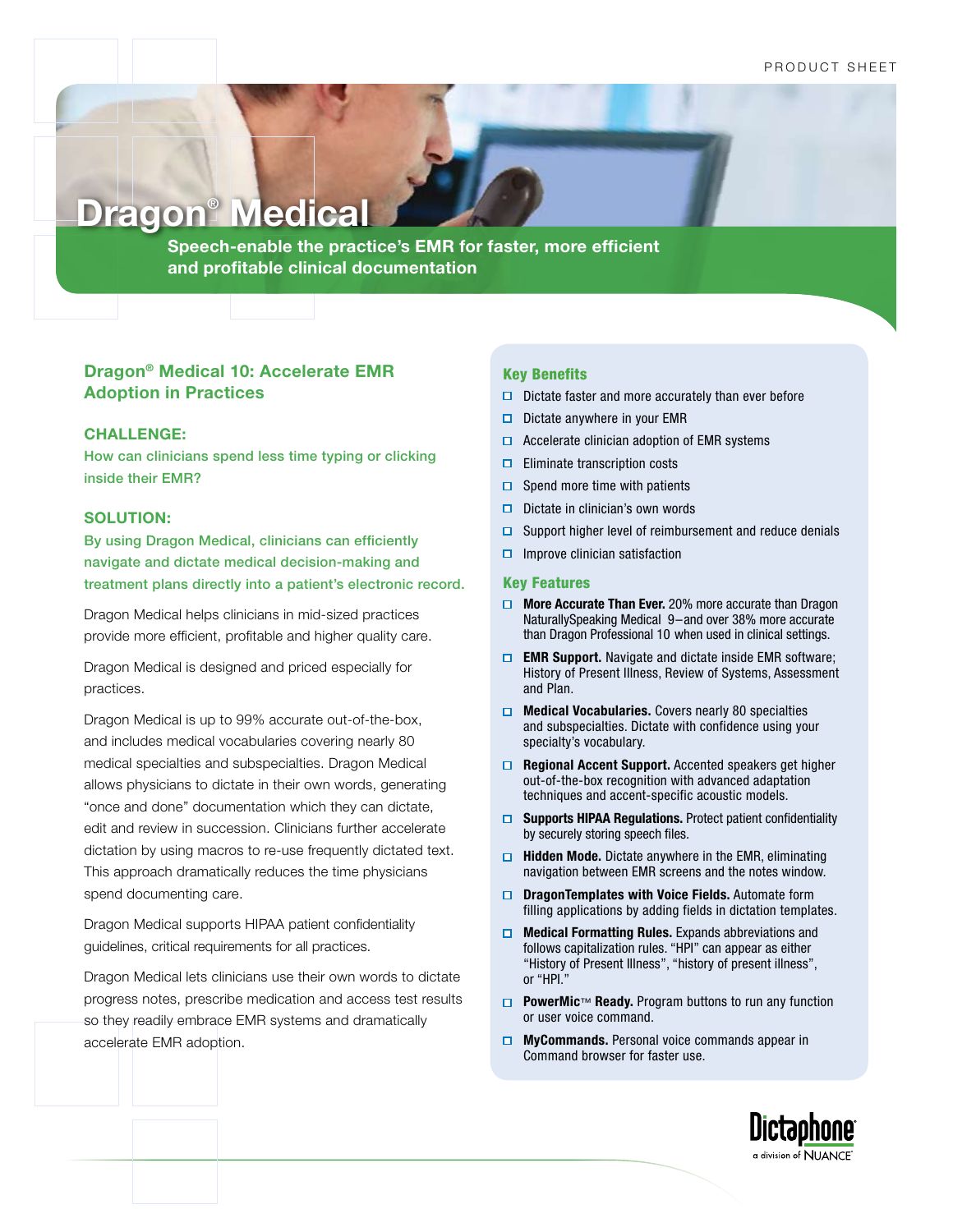Dragon Medical 10 lets physicians navigate any Windows®- or Citrix®-based EMR system using voice commands—*three times faster than most people can type or click with a mouse.*

## **Dragon Medical 10 Gives Physician Practices The Power To Achieve Maximum Efficiency**

Dragon Medical 10 lets clinicians dictate faster and more accurately than ever before. Dragon Medical is 20% more accurate before enrollment than Dragon Medical 9, which means clinicians will save time dictating and spend little or no time correcting dictation. Dragon Medical offers virtually instant response time, saving clinicians valuable minutes in their day—no more waiting for transcribed reports or typing into the EMR.

- **D** Dictate anywhere in the EMR. Dragon Medical allows clinicians to dictate anywhere in an EMR system, while reviewing Lab Tests, Patient History, or Current Medications. Clinicians no longer have to click back and forth between information they're reviewing and the dictation window. They dictate, while reviewing information, into Hidden Mode, which allows the physician to place the dictation directly where he or she wishes.
- **Accelerate clinician adoption and acceptance of EMR systems.** Dragon Medical reduces the time spent documenting care in an EMR using speech-driven navigation and narrative dictation.

## **With Dragon Medical 10, Practices Can Deliver Higher Quality Care**

Clinicians receive a host of key advantages with Dragon Medical 10 compared to Dragon NaturallySpeaking Medical 9 or Dragon NaturallySpeaking 10 non-medical solutions:

- **□ Spend more time with patients.** Increased accuracy means fewer errors to correct, which lets clinicians spend more time with patients, improving both quality of care and patient satisfaction.
- □ **Dictate in their own words.** Dragon Medical's freetext dictation capability supports more detailed History of Present Illness, more flexible Review of Systems, and more descriptive Assessment and Plan—the "medical decision-making" aspects of the note—which give referring clinicians and ancillary providers a clearer and more detailed patient assessment and prognosis.
- **□ Secure patient information.** Only Dragon Medical supports HIPAA compliance guidelines to protect patient security and confidentiality.
- **□ Improve clinician satisfaction.** Clinicians who use Dragon Medical report that it significantly improves their enjoyment of practicing medicine. By allowing them to use their time more effectively, and getting them home in time for dinner, clinician quality of life improves.

"Our decision to integrate Dragon Medical with our NextGen® EMR system was the right one…Now, 69 providers create and edit patient reports in one sitting through free-form dictation. Report turnaround times have gone from up to three weeks to minutes. Accuracy rates top 98%...we saved \$415,000 on transcription alone in the first year. The payback on our Dragon investment took only six weeks..."

> **– Douglas Golding, MD** Medical Director and Chief Medical Infomatics Officer Lifetime Health Medical Group Buffalo and Rochester, New York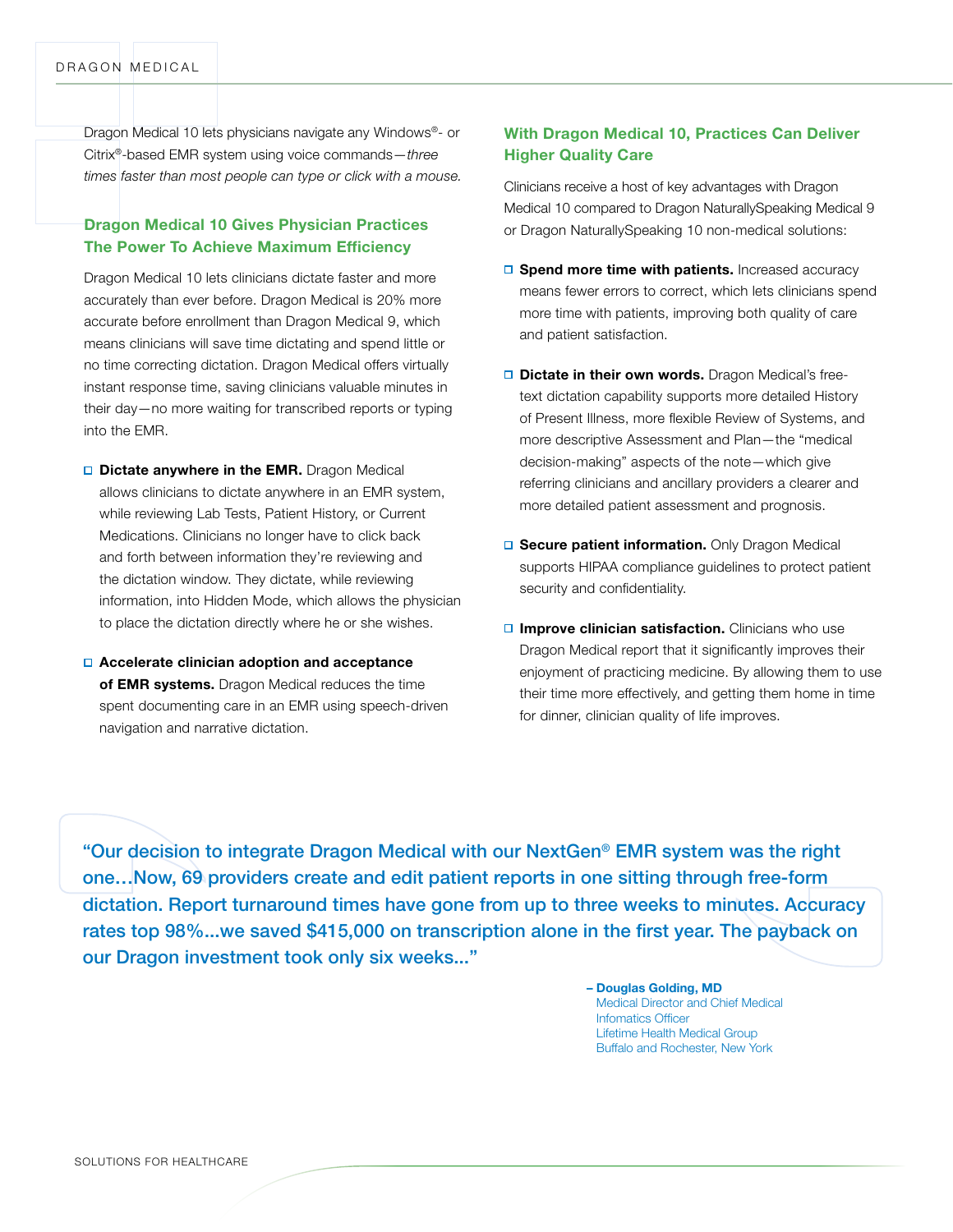## **Dragon Medical 10 Yields Cost-Savings and Profitability**

Providers enjoy significant cost reductions when they move from typing, handwriting or transcription—or upgrade to Dragon Medical 10 from previous medical versions or non-medical solutions:

- **□ Reduce the cost of documentation.** Eliminate transcription by speech-enabling the EMR, freeing up resources to focus more on patients to help practice efficiency. Healthcare organizations that are using Dragon Medical 10 today are significantly lowering their transcription costs by hundreds of thousands—or even millions of dollars—annually.
- **Support higher quality and more complete documentation.** Using Dragon Medical results in higher levels of reimbursement than notes built by "point and click" EMR templates.
- □ Reduce denials. More complete, accurate documentation improves coding effectiveness and provides richer detail per patient, giving physicians greater confidence to code at higher levels than with an EMR system alone.
- **Increase practice volume.** Faster, more accurate response reduces time spent on documentation, allowing clinicians to see more patients and increase practice revenue and profitability.

## **Dragon Medical is the Right Choice for Practicing Clinicians**

Dragon Medical is by far the #1 speech recognition solution in healthcare today. Dragon Medical technology is used by over 80,000 clinicians in the U.S. to document clinical records and dictate correspondence, making it the most widely used speech recognition solution for providers. Clinicians use it with EMR systems such as Allscripts®, Epic®, GE®, NextGen®, Cerner®, eClinicalWorks®, Eclipsys® and dozens more Windows®-based EMR software.

Dragon NaturallySpeaking Medical 9 was named **Best in KLAS\*** in the 2007 rankings for #1 in Physician Practice Software category for front-end speech recognition—far outdistancing the competition.



- □ Based on laboratory testing, Dragon Medical is over 38% more accurate than Dragon NaturallySpeaking Professional or Dragon NaturallySpeaking Preferred in clinical settings.
- □ Even rarely used medical terms appear in Dragon Medical the first time clinicians say them. No need to add or train words with Dragon Medical.

Whether the physician's country of origin is India, China, Pakistan, England, the U.S., or Australia, Dragon Medical recognizes his or her speech patterns—it's heard them before.

*\* KLAS (www.healthcomputing.com) is a leading research organization which reports the performance of healthcare information technology (HIT) and services vendors.* 

Dragon Medical is the right solution for your clinical setting, as compared to non-medical Dragon offerings.

| <b>Features</b>                                    | <b>Dragon Medical 10</b> | <b>Other Speech</b><br><b>Recognition Software</b> |
|----------------------------------------------------|--------------------------|----------------------------------------------------|
| <b>Comprehensive Medical</b><br>Vocabulary Library |                          | No                                                 |
| <b>EMR Support</b>                                 |                          | <b>No</b>                                          |
| <b>HIPAA Supportive</b>                            |                          | No                                                 |
| <b>Hidden Mode</b>                                 |                          | <b>No</b>                                          |
| <b>DragonTemplates</b>                             |                          |                                                    |
| <b>Medical Formatting Rules</b>                    |                          | No                                                 |
| <b>Improved Auto-Transcription</b>                 |                          | No                                                 |
| <b>Correction-Only Profile</b>                     |                          | <b>No</b>                                          |
| PowerMic Ready                                     |                          | No                                                 |
| <b>MyCommands Window</b>                           |                          | <b>No</b>                                          |
| <b>Improved Enterprise Security</b><br>Features    |                          | No                                                 |